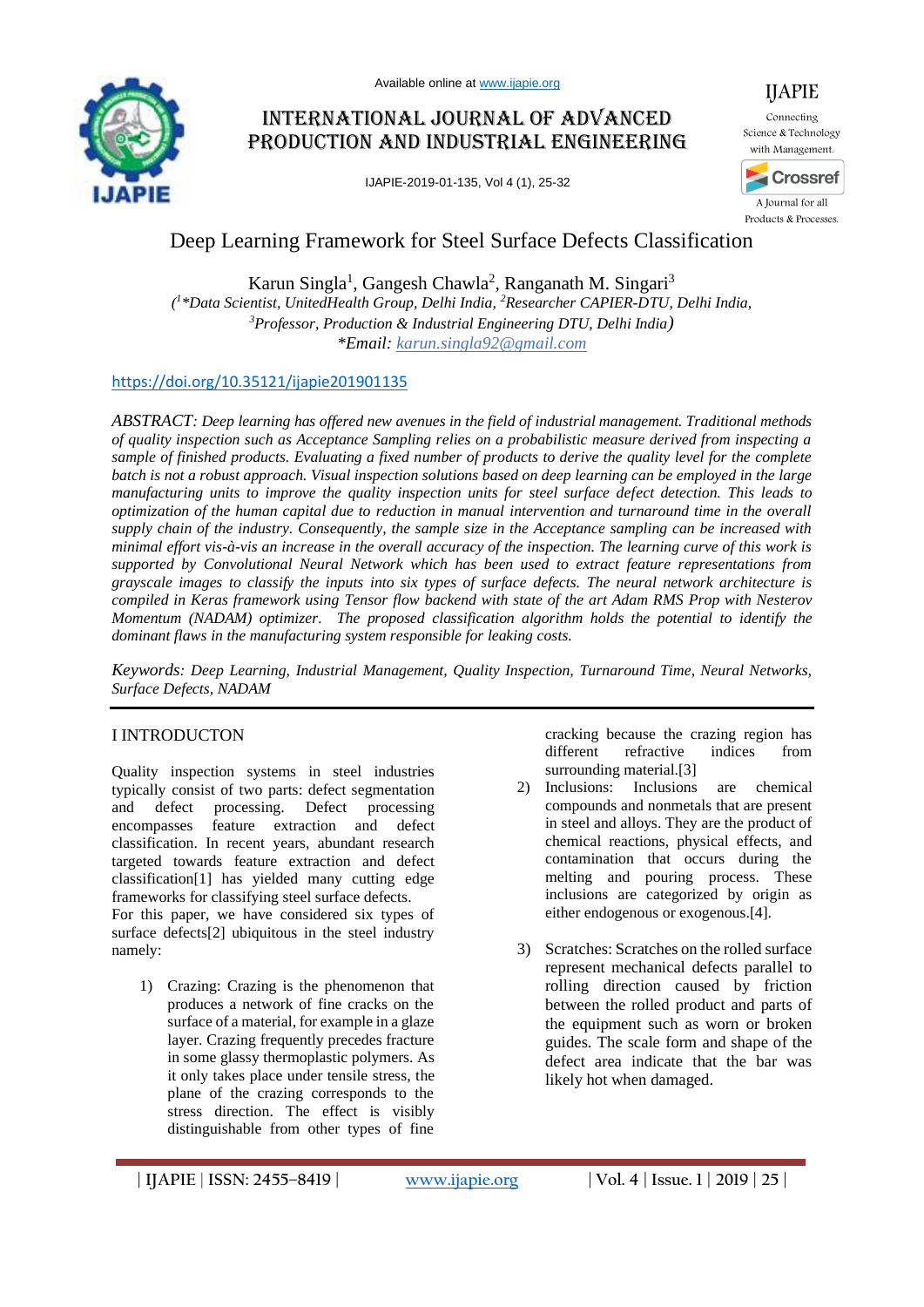#### *Karun Singla et.al International Journal Of Advanced Production And Industrial Engineering*

- 4) Rolled-in Scale: When an oxide scale is formed on steel surfaces during hot rolling, this defect occurs. It significantly affects the surface quality of the products. To prevent this, scale is usually removed with high-pressure water immediately before the steel goes into mill stands.
- 5) Pitted Surface: Pitting corrosion, or pitting, is a form of extremely localized corrosion that leads to the creation of small holes in the metal. The corrosion penetrates the mass of the metal, with a limited diffusion of ions.
- 6) Patches: They occur on Galvanized steel. The galvanized layer falls off (leakage plating) easily resulting in dark spots.



Figure 1 Types of Steel Surface Defects [5]

Computer vision has been disrupted by the use of convolutional neural networks (CNNs). CNNs are a class of deep neural networks that have been widely gaining traction and are deployed to give incredible result and record-breaking performance on many challenging problems.

Classification accuracy is the evaluation metric in the inspection systems, which has also been the criteria of evaluation of the proposed algorithm, while a discriminative feature representation of surface defects is the cornerstone.

This paper builds an image classifier using artificial neural network by breaking down theraw pixels of the image into a large number of feature representations of surface defects. Technically, deep learning[6] CNN models to train and test, each input image will be passed through a series of convolution layers with Kernels, Pooling, fully connected layers (FC) and apply Softmax[7] function to classify an object with probabilistic values between 0 and 1. Figure 2 shows a typical architecture of a convolutional neural network for image classification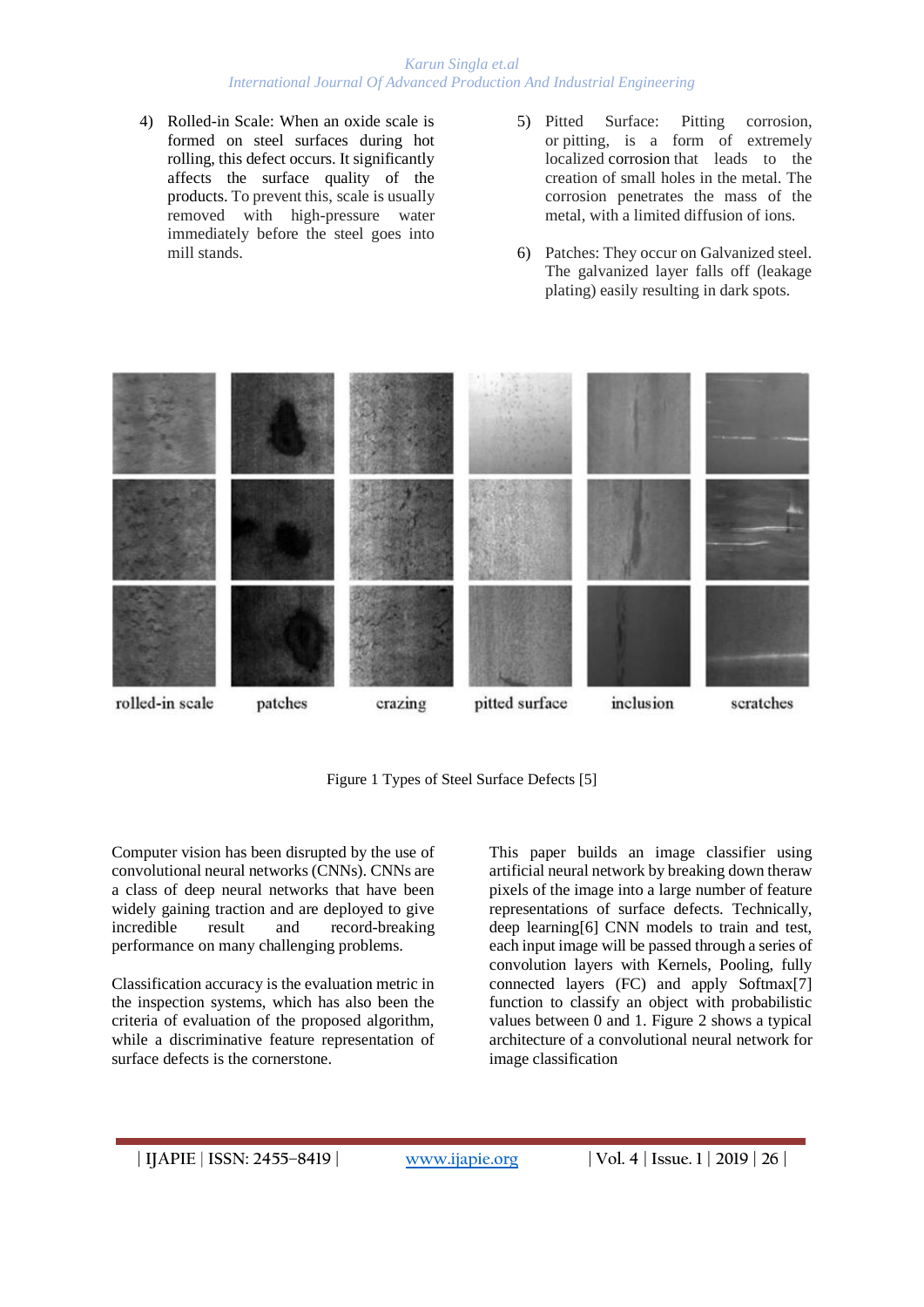![](_page_2_Figure_1.jpeg)

Figure 2 CNN Architecture [8]

## II LITERATURE REVIEW

A lot of methods about feature extraction and classification for image have been developed,

M. X. Chu [9] extracted features of geometry, gray, projection, texture and frequency-domain of defect in steel, then an enhanced twin support vector machine was adopted to realize the classification.

A. Cord [10] proposed a classification method of statistical learning based on a textural feature for defect of metallic surface.

S. Ghorai [11] derived a set of good-quality defect descriptors from wavelet feature set and applied support vector machine to the classification and detection of the defects.

These traditional methods usually use handcrafted features, such as geometrical shape, grayscale, texture, local binary pattern, wavelet transform or their combinations, followed by a trainable classifier, such as artificial neural networks, support vector machine and so on.

They mainly include three stages:

1) Locating the position of surface defects (Detection).

2) Computing a large number of feature representations of surface defects.

3) Training a classifier via optimized feature vector and then predicting a new pattern by the trained classifier (Classification). CNNs have been shown to give incredible result and recordbreaking performance on some challenging problems.

J. Masci [12] presented the max-pooling convolutional neural networks for the classification of steel defects.

Z. Q. Zhao [13] introduced the growing of convolutional neural networks for plant-leaf identification.

K. Xu [14] exploited the unsupervised convolutional neural networks for vehicle-type classification. As the availability of large datasets, fast growth in computing power such as availability of GPU and efficient algorithms such as dropout.

CNNs are inspired by the concept of biological visual cortex. Visual cortex in living beings contains some cells that are only sensitive to a local receptive field. In contrast to traditional feed forward ANNs, neurons or units in CNNs are arranged for a squared feature map, and each neuron of the feature map in each layer is only partially connected to a small set of neurons in the previous layer. They are an end-to-end selflearning model with a minimal need for human draft. It constructs a trainable architecture that combinations of feature extractor and classifier and operates on image's pixels of twodimensional image directly. The extensive use of shared weight in CNNs can reduce the number of parameters.

## III RESEARCH METHODOLOGY

The proposed model has the below mentioned structure. There are four 2D convolutional layers,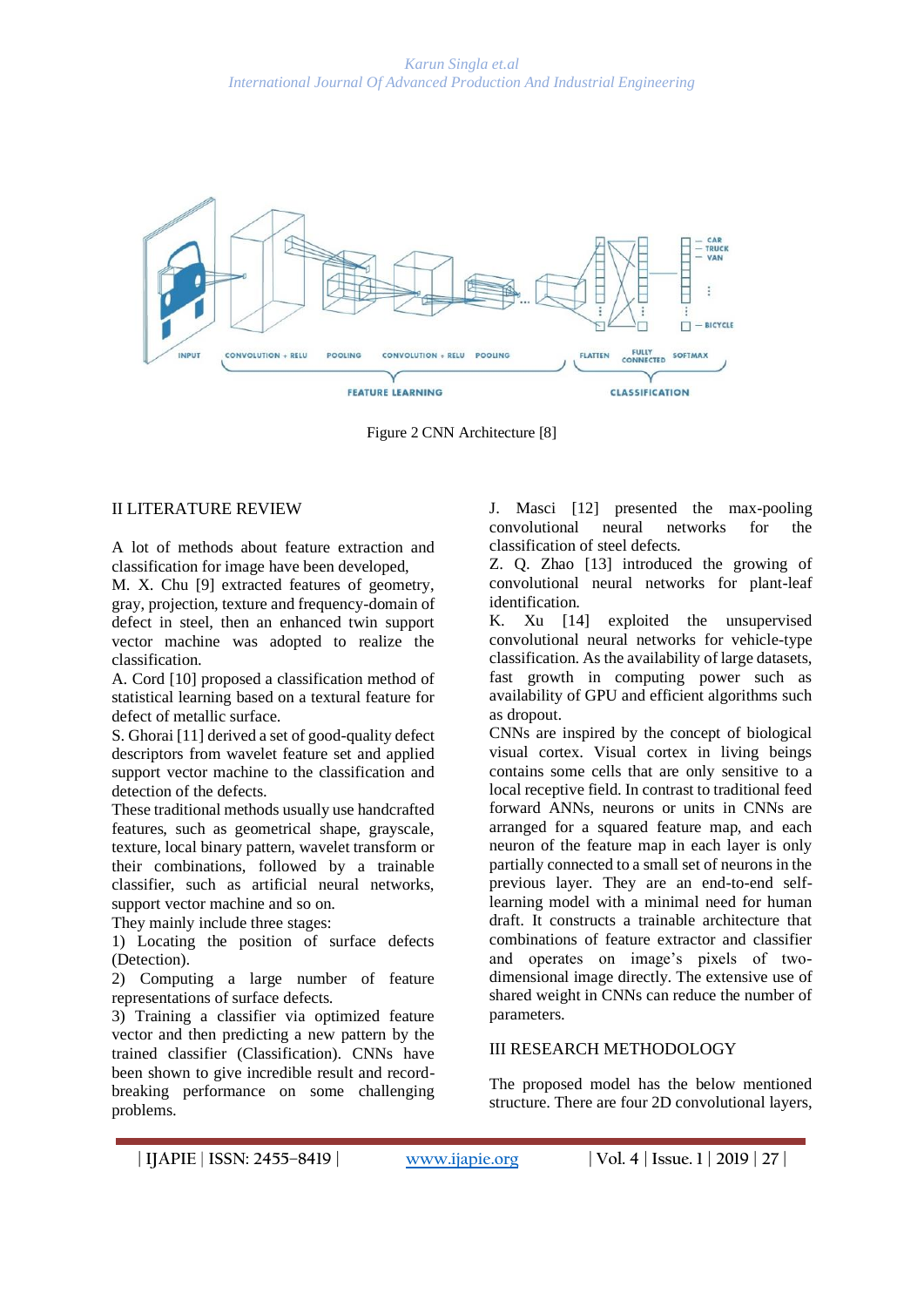four relu activation layers, two pooling layers, three dropout layers with 0.2 dropout rate. The model architecture is represented below in table 1.

As shown in Figure 3, there are many kinds of activation functions, such as sigmoid (a), hyperbolic tangent (b) and rectified linear units (ReLUs) (c). ReLUs are only bound by their minimum value zero and represent any non-negative real value. At the same time, ReLUs have good sparsity properties, since having a zero activation value, as well as limiting the saturation of the output and diffusion of the gradient during the training process.

## TABLE 1 Proposed CNN Framework[16]

| Layer (Type)                  | Output Shape       |
|-------------------------------|--------------------|
| conv2D 1 (Con2D)              | (None, 64, 64, 32) |
| activation 1 (Activation)     | (None, 64, 64, 32) |
| conv2D 2 (Con2D)              | (None, 64, 64, 32) |
| activation 2 (Activation)     | (None, 64, 64, 32) |
| max polling2d 1 (Maxpolling2) | (None, 31, 31, 32) |
| dropout 1 (Dropout)           | (None, 31, 31, 32) |
| conv2D 3 (Con2D)              | (None, 29, 29, 64) |
| activation 3 (Activation)     | (None, 29, 29, 64) |
| max polling2d 2 (Maxpolling2) | (None, 14, 14, 64) |
| dropout 2 (Dropout)           | (None, 14, 14, 32) |
| Flatten 1 (Flatten)           | (None, 12544)      |
| dense 1 (Dense)               | (None, 64)         |
| activation 4 (Activation)     | (None, 64)         |
| dropout 3 (Dropout)           | (None, 64)         |
| dense 2 (Dense)               | (None, 6)          |
| activation 5 (Activation)     | (None, 6)          |

![](_page_3_Figure_5.jpeg)

Figure 3 Graphical Representation of Activation Functions [15]

For CNN[16] the dataset comprised of 6531 images spread across 6 surface defects and for training purpose the dataset was split in the ratio of 80:20 i.e 20% of the dataset has been used for validation.Pooling has been for dimensionality reduction and nonlinearity. Feature pooling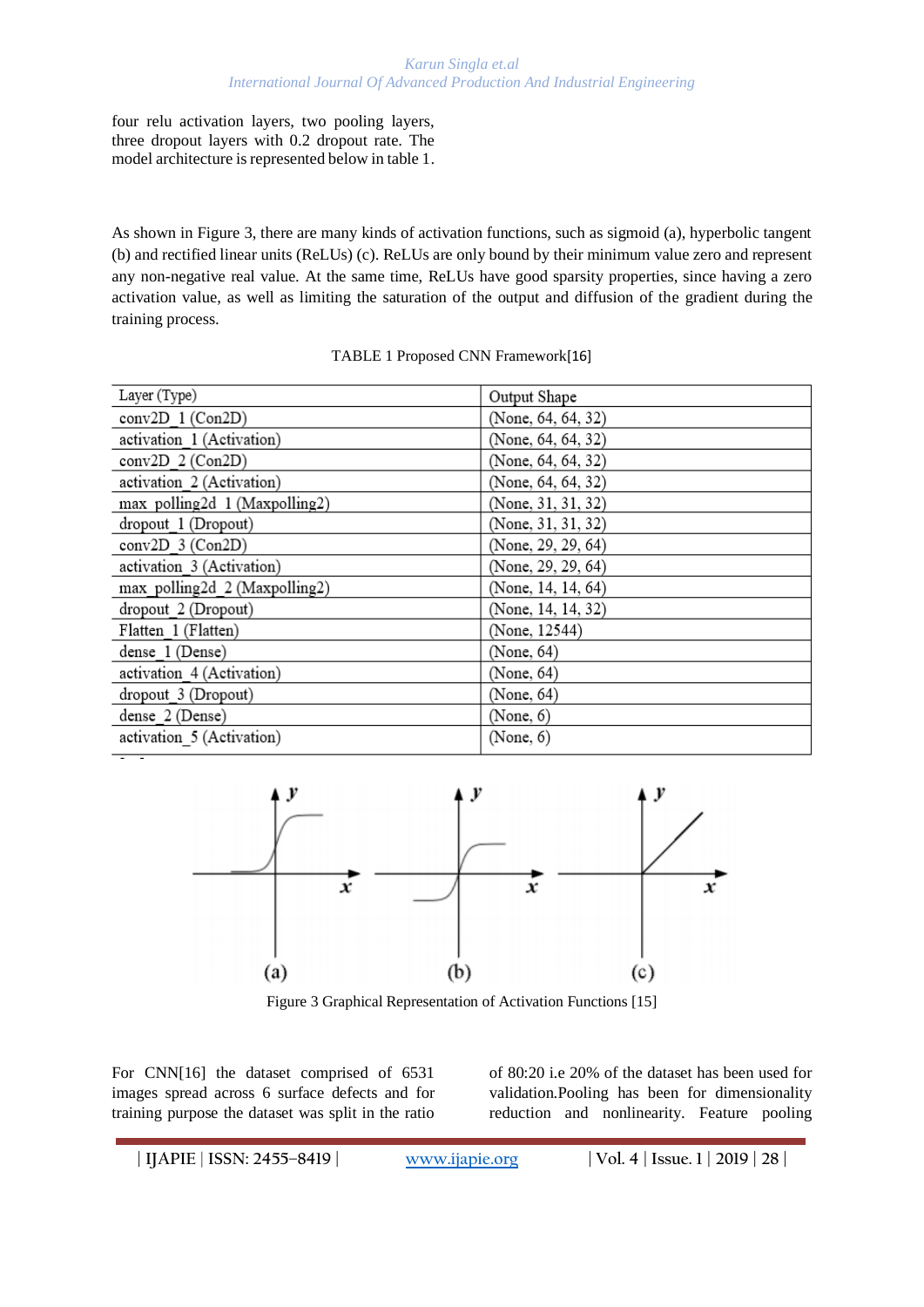#### *Karun Singla et.al International Journal Of Advanced Production And Industrial Engineering*

makes the feature map less vulnerable to the exact location of the pixel of an image and the specific structure of the model. Feature pooling allows feature representations of a higher layer to preserve the most critical feature information and reduce the computational burden without losing critical information. The output feature maps of the subsampling layer are given by a certain activation of the non-overlapping or overlapping square regions. For this algorithm max pooling is employed. [17]

The last hidden layer or classification layer (figure 4) employs a softmax function or normalized exponential function. This produces a probability score over the output classes and ensures each output can be assigned a probability of an input belonging to a certain class. For a given test input image, the label corresponding to the maximum output probability corresponds to its predicted class.

![](_page_4_Figure_3.jpeg)

Figure 4 Softmax Activation

#### IV NUMERICAL&GRAPHICAL ANALYSIS

The neural network was compiled by incorporating nesterov momentum in ADAM optimizer, which outperformed the current state of the art ADAM optimizer over 30 epochs [18] by 95.63% accuracy on the validation set.

Employing a batch size of 32, the algorithm performance in terms of multi-categorical entropy loss and overall accuracy at every epoch is listed in the table 2 below: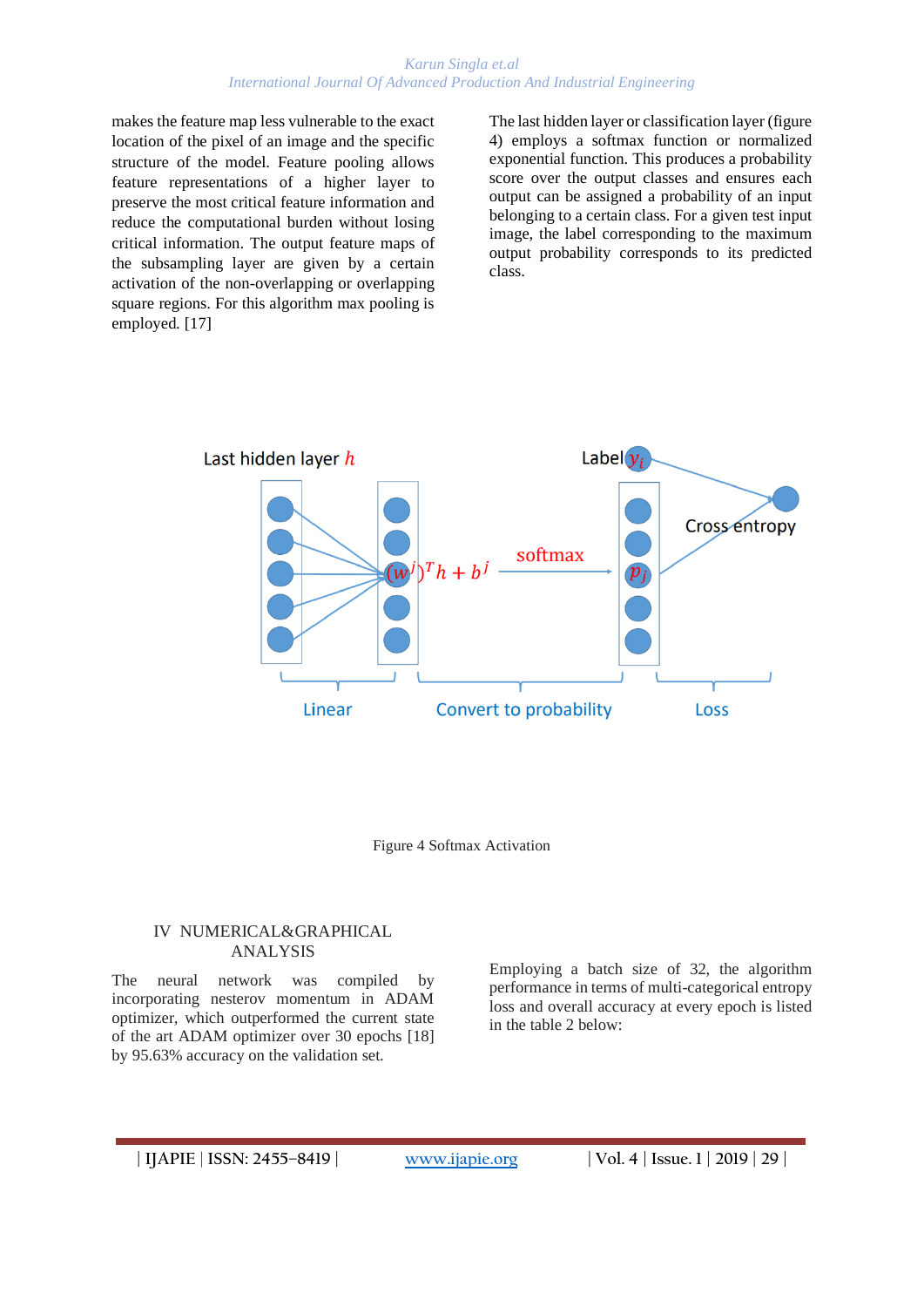#### *Karun Singla et.al International Journal Of Advanced Production And Industrial Engineering*

|                | Training | Validation | Training | Validation |
|----------------|----------|------------|----------|------------|
| Epoch          | Loss     | Loss       | Accuracy | Accuracy   |
| $\mathbf{1}$   | 1.8789   | 1.514      | 0.3228   | 0.5187     |
| $\overline{c}$ | 1.4172   | 1.2924     | 0.4976   | 0.5104     |
| 3              | 1.2859   | 1.555      | 0.4524   | 0.5698     |
| $\overline{4}$ | 1.1207   | 0.8572     | 0.6002   | 0.7172     |
| 5              | 0.8755   | 0.6525     | 0.6891   | 0.7649     |
| 6              | 0.7279   | 0.7329     | 0.7401   | 0.7953     |
| $\tau$         | 0.6281   | 0.5697     | 0.7735   | 0.8128     |
| 8              | 0.5424   | 0.4334     | 0.7979   | 0.8638     |
| 9              | 0.4728   | 0.429      | 0.8235   | 0.8444     |
| 10             | 0.4218   | 0.3497     | 0.841    | 0.8979     |
| 11             | 0.3947   | 0.3953     | 0.851    | 0.8672     |
| 12             | 0.3728   | 0.4019     | 0.8626   | 0.8548     |
| 13             | 0.3239   | 0.3339     | 0.8766   | 0.888      |
| 14             | 0.3178   | 0.3812     | 0.8798   | 0.8534     |
| 15             | 0.3036   | 0.8573     | 0.8875   | 0.7599     |
| 16             | 0.3094   | 0.3587     | 0.8879   | 0.8845     |
| 17             | 0.2952   | 0.3137     | 0.8884   | 0.8976     |
| 18             | 0.2558   | 0.3418     | 0.9066   | 0.9011     |
| 19             | 0.2441   | 0.4044     | 0.9088   | 0.8935     |
| 20             | 0.237    | 0.3461     | 0.918    | 0.8978     |
| 21             | 0.2132   | 0.3291     | 0.9122   | 0.8883     |
| 22             | 0.2108   | 0.3076     | 0.9253   | 0.899      |
| 23             | 0.2204   | 0.2965     | 0.9215   | 0.9011     |
| 24             | 0.2008   | 0.2854     | 0.934    | 0.9128     |
| 25             | 0.191    | 0.2768     | 0.9409   | 0.9209     |
| 26             | 0.1803   | 0.254      | 0.9564   | 0.9317     |
| 27             | 0.1786   | 0.2228     | 0.9671   | 0.9349     |
| 28             | 0.1713   | 0.2188     | 0.9699   | 0.9419     |
| 29             | 0.1651   | 0.2176     | 0.9789   | 0.9467     |
| 30             | 0.1541   | 0.1999     | 0.9818   | 0.9563     |

Table 2 CNN results across Training and Validation Sets

The plot for training loss and validation loss over 30 epochs is shown in the figure 5, which represents a good model fit with minimal overfitting.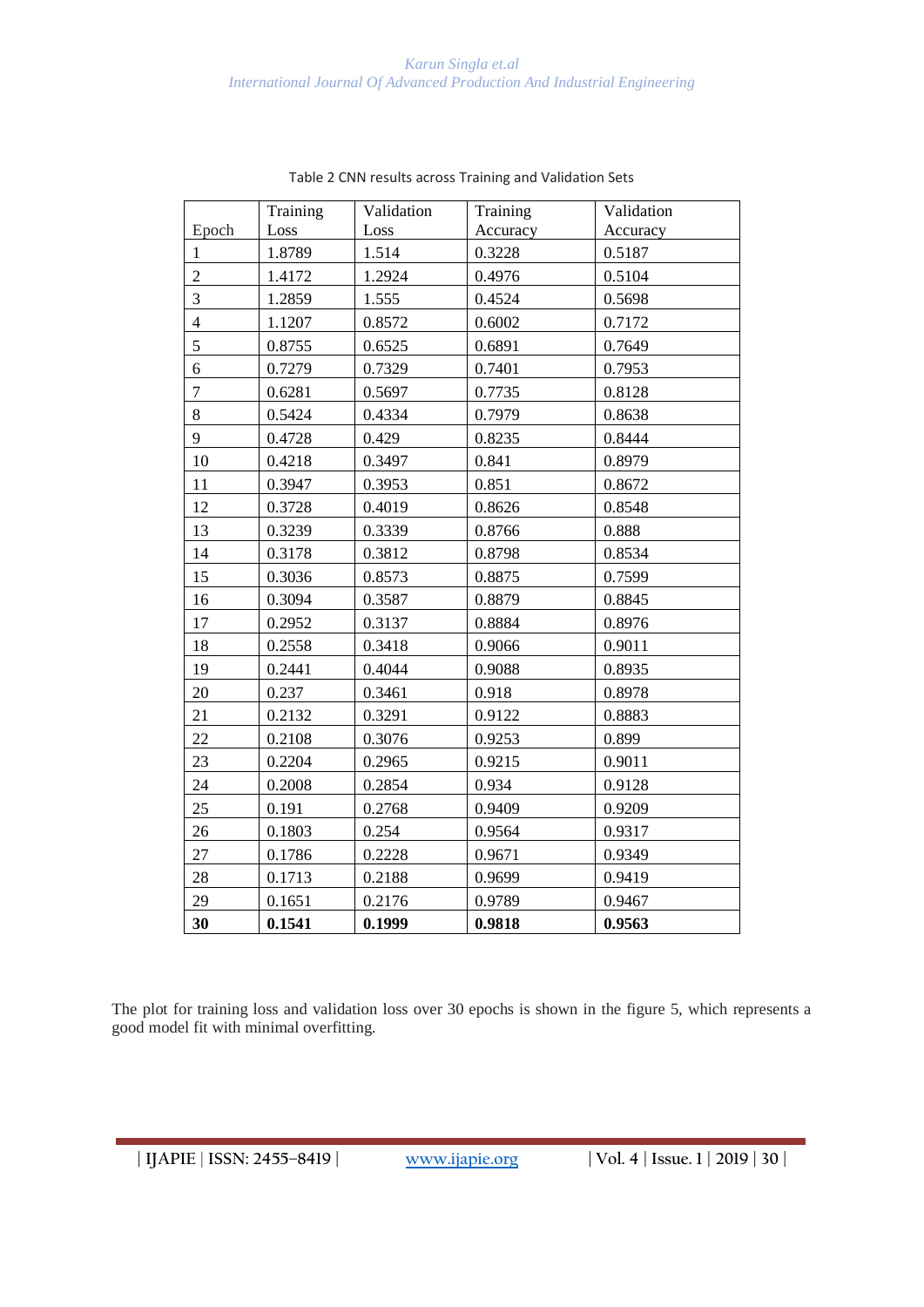*Karun Singla et.al International Journal Of Advanced Production And Industrial Engineering*

![](_page_6_Figure_1.jpeg)

Figure 5 Entropy Loss on Training and Validation with 30 epochs

The plot for training accuracy and validation accuracy over 30 epochs is shown in the figure 6.

![](_page_6_Figure_4.jpeg)

Figure 6 Accuracy Plot with 30 Epochs

#### V RESULT

The proposed framework is giving an accuracy of 95.63% in classification of defects on the surface of the steel after 30 epochs. THE entropy loss curve (figure 5) is close to its ideal state and therefore it authenticates the learning curve of the proposed framework. These accuracies results speaks volumes about the scope of the proposed algorithm for the industry where it can help to increase the sample size

for the inspection of the lot with a decrease in the capital employed for the same.

### VI CONCLUSION

The implementation of deep learning framework for the problem of steel classification has been successfully employed. Since deep learning is ever expanding with multi-level opportunities, one can often broaden the scope of the concerned area